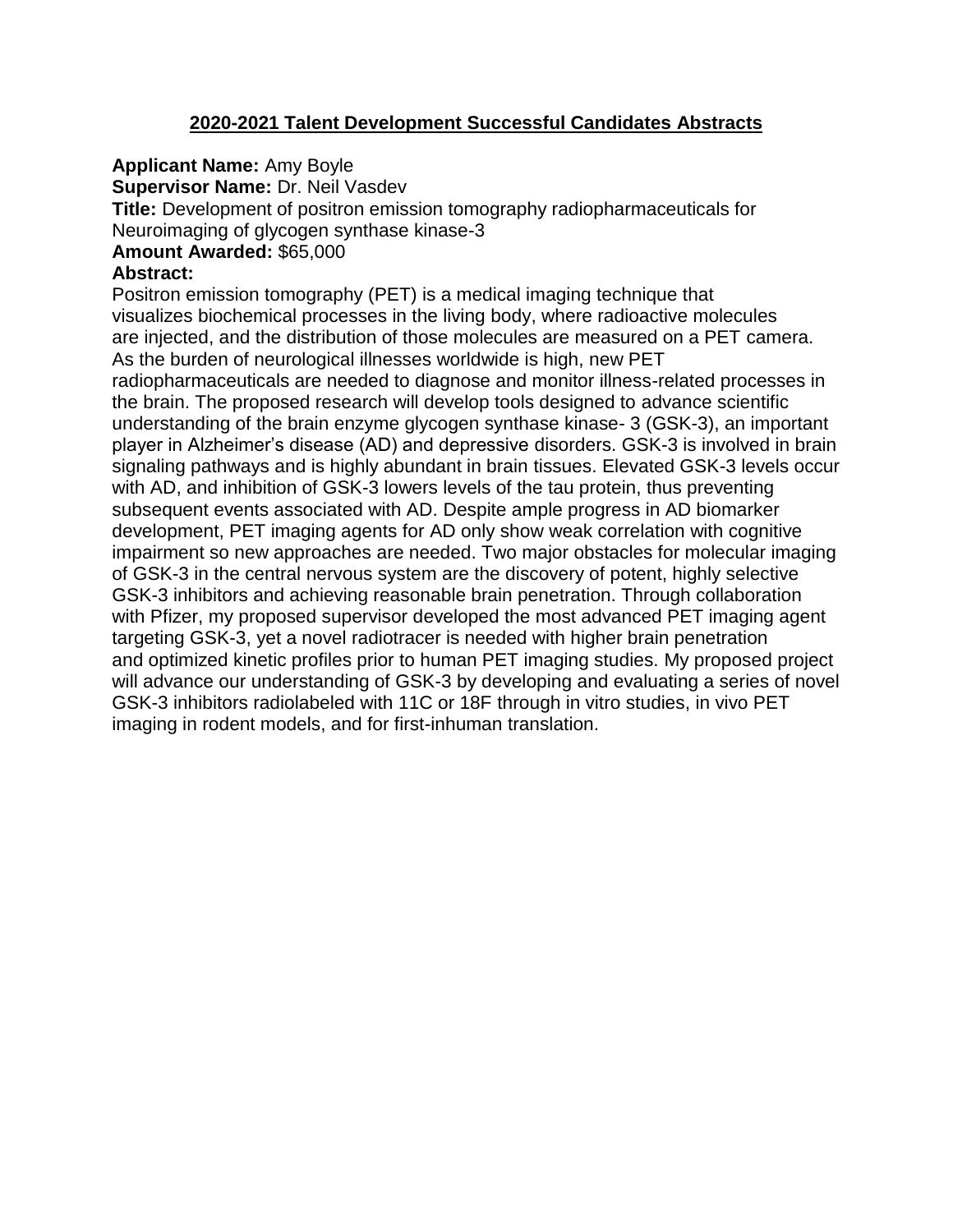# **Applicant Name:** Alexander Daros

**Supervisor Name: Dr. Lena Quilty** 

**Title:** Using smartphone technology to examine emotion regulation as a treatment Mechanism in cognitive-behavioral therapy for outpatients with depression. **Amount Awarded:** \$65,000

# **Abstract:**

People with depression often have difficulties implementing effective emotion regulation (ER) strategies to dampen negative emotions and increase positive ones. Although cognitive-behavioral therapy (CBT) is an effective treatment for depression, researchers have yet to examine whether ER skill acquisition serves as a mechanism of treatment outcomes, even though CBT involves teaching effective ER strategies to deal with emotional stressors. Symptoms of depression and ER strategy selection often fluctuate over time. Therefore, innovative methods that go beyond traditional paper-and-pencil measures are needed to fully understand how ER skill acquisition yields improved depression and quality of life during treatment. With smartphone technology, researchers can gather brief, repeated evaluations of these variables while participants go about their daily routines, overcoming many of the methodological shortcomings of retrospective research. Using intensive longitudinal assessment, this project seeks to examine the role of ER skill acquisition during CBT for depression by following 150 outpatients completing 14 weeks of treatment. CBT has three phases which may differentially impact ER skill acquisition: behavioral activation, cognitive restructuring, and relapse prevention. Therefore, the study will examine both daily-level changes in ER during CBT and real-time sampling during each CBT phase. Results will serve to increase our understanding of how ER skill acquisition is causally linked to treatment outcomes, and whether changes in specific strategies are linked to phases of CBT. The study will expand theoretical models of depression and CBT and may aid in the development of novel smartphone-based interventions for depression and other disorders that target ER skills.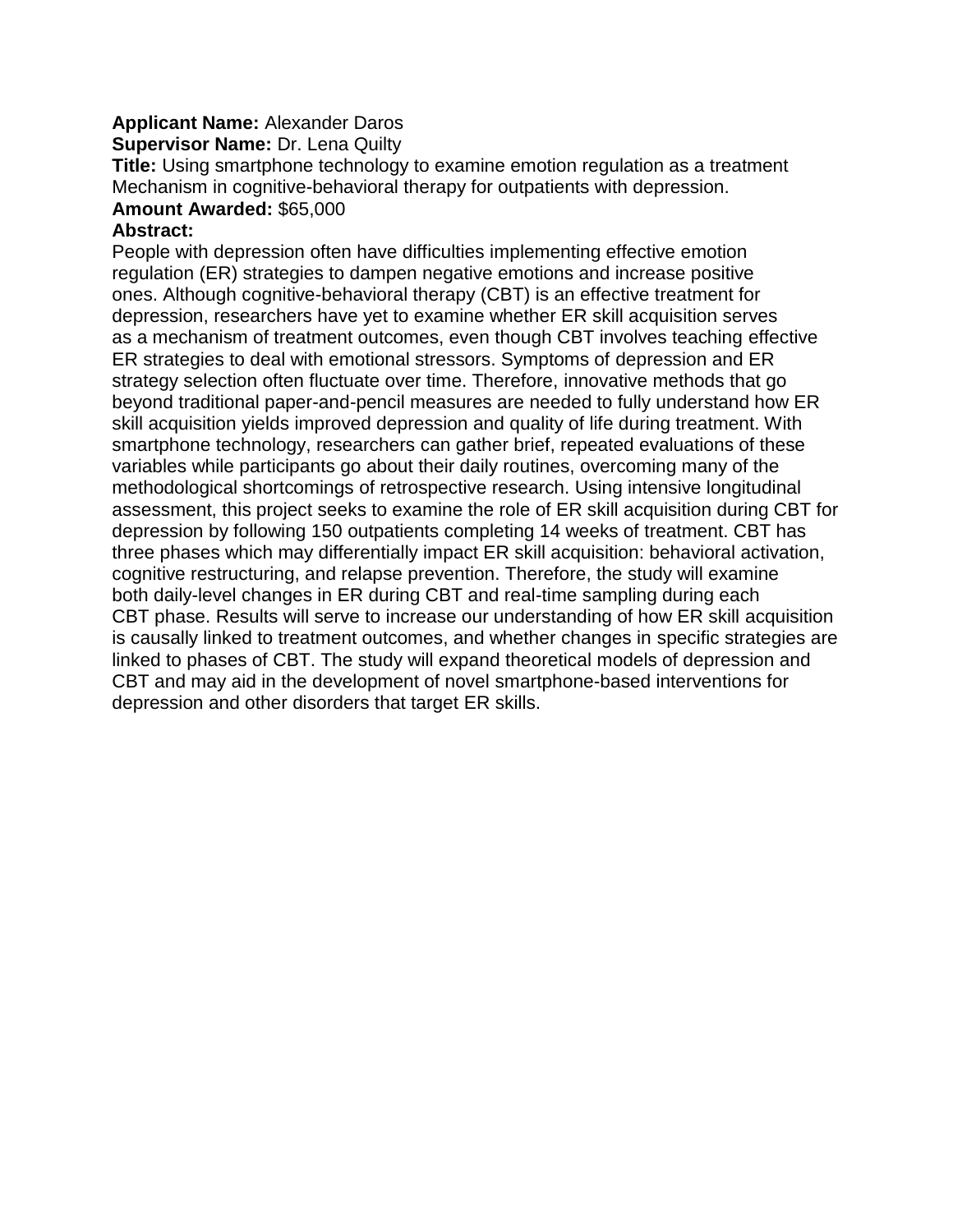# **Applicant Name:** Nick Kerman

**Supervisor Name:** Dr. Sean Kidd

**Title:** Helping the Helpers: Examining the Mental Health and Support Needs of Direct Service Providers Working with People Experiencing Homelessness **Amount Awarded:** \$20,000

## **Abstract:**

The health of service providers is instrumental to the delivery of high quality and effective health and social care. Healthy service providers are especially important in the homeless sector, as the homeless population commonly has negative service experiences, which can contribute to service disengagement and prolonged homelessness. However, direct service work is demanding and stressful, with frequent exposure to traumatic events. The rates of common mental health problems and support needs among the homeless sector workforce are also largely unknown. Accordingly, the aim of this study is to better understand the scope of common mental health problems (i.e., depression, anxiety, burnout, and trauma) among direct service providers in the homeless sector. This mixed-methods study will explore the mental health and support needs of providers who work with homeless populations in three service settings (emergency shelters, supportive housing, and harm reduction programs) in Canada. An online survey will be distributed to national and regional homelessness networks to collect data from 430 direct service providers on trauma symptoms; depression, stress, and anxiety symptoms; substance use; occupational satisfaction and burnout; perceived social support; modes of supervision; and mental health support needs. Data analysis will involve descriptive statistics and multiple regression models. In-depth interviews will be conducted with 15 organizational directors to achieve a richer understanding of service providers' support needs and organizational approaches to promoting positive mental health. The results will be used to inform the development of workplace interventions to promote positive mental health and well-being in the homeless sector.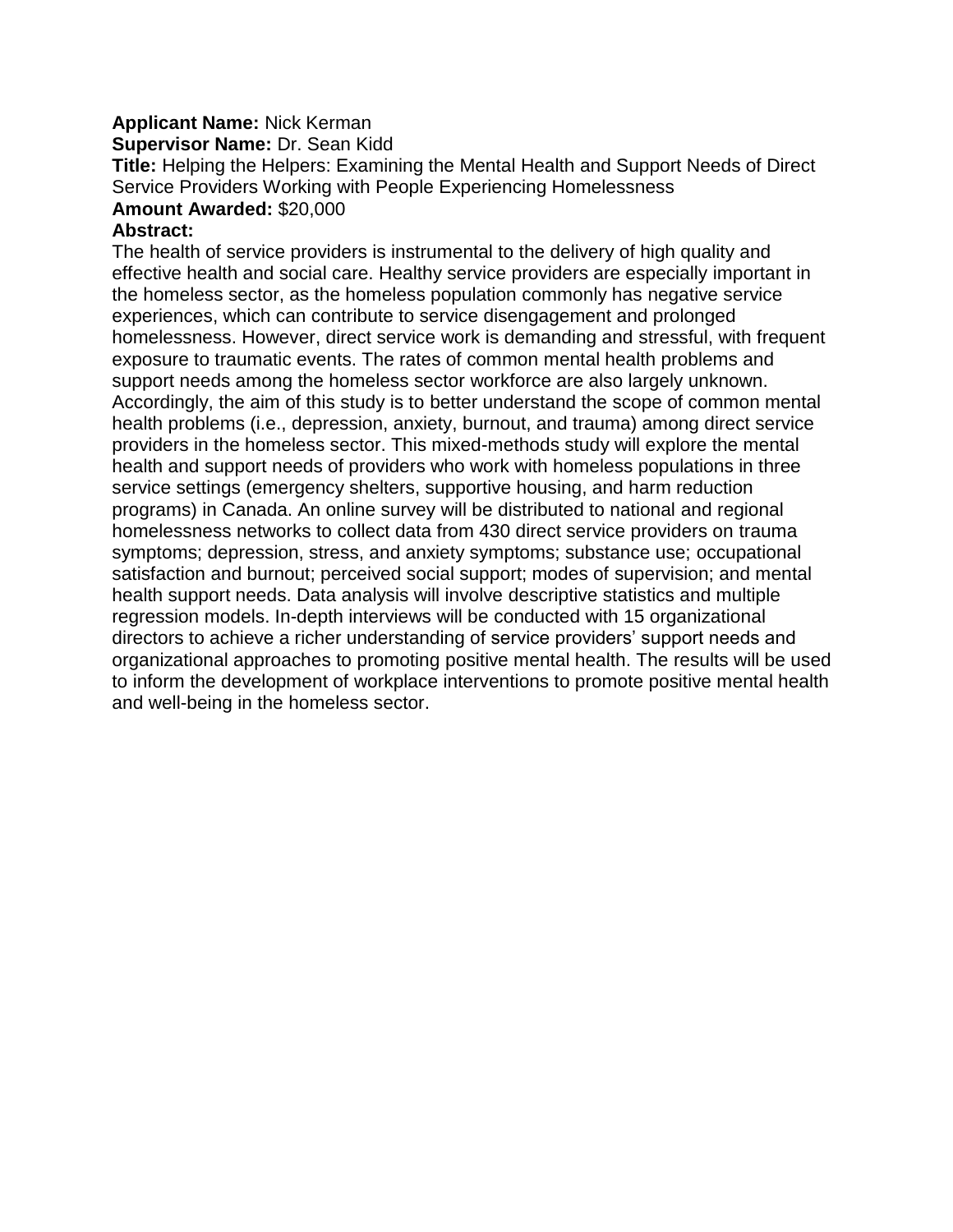### **Applicant Name:** John Krzeczkowski

**Supervisor Name:** Dr. Brendan Andrade

**Title:** Behaviour parent training for the parents of children with emotional and behavioural disorders.

#### **Amount Awarded:** \$65,000 **Abstract:**

Background: Emotional and behavioural disorders (EBD) affect 15% of children. While behavioural Parent Training (BPI) is the first-line treatment children with EBD, half of all dyads receiving BPI fail to improve. Since EBD and parental depression are highly comorbid, standard BPI may not meet the needs of these dyads. However, exclusive reliance on self-reports has significantly limited our ability to identify these dyads at risk for poor treatment outcomes. Greater behavioural and physiological synchrony between parents and their children are known to underly adaptive parentchild relations; however, no studies have examined if dyads at risk for poor treatment outcomes can be identified using objective assessments of synchrony. Identifying at-risk dyads using more sensitive, objective dyadic measures would be a critical step forward towards improving the efficacy of BPI for these vulnerable families. Objective: To determine whether parent-child dyads lead by a depressed parent vs. a non-depressed parent can be accurately differentiated using objective assessments of behaviour and neurophysiological synchrony. Methods: 50 parents and their 8-12-year-old children with EBD will be recruited from three treatment hospitals. Parental depression will be assessed via structured clinical interviews. Synchronous parent-child interactions will be assessed using the gold standard parent-child interaction task. Physiological synchrony will be assessed using simultaneously acquired heart rate variability. Impact: This study aligns with Discovery Fund's strategic priorities 2b that of decreasing disability associated with depression. As result, this study has the potential to optimize the health and success of some of our most at-risk families.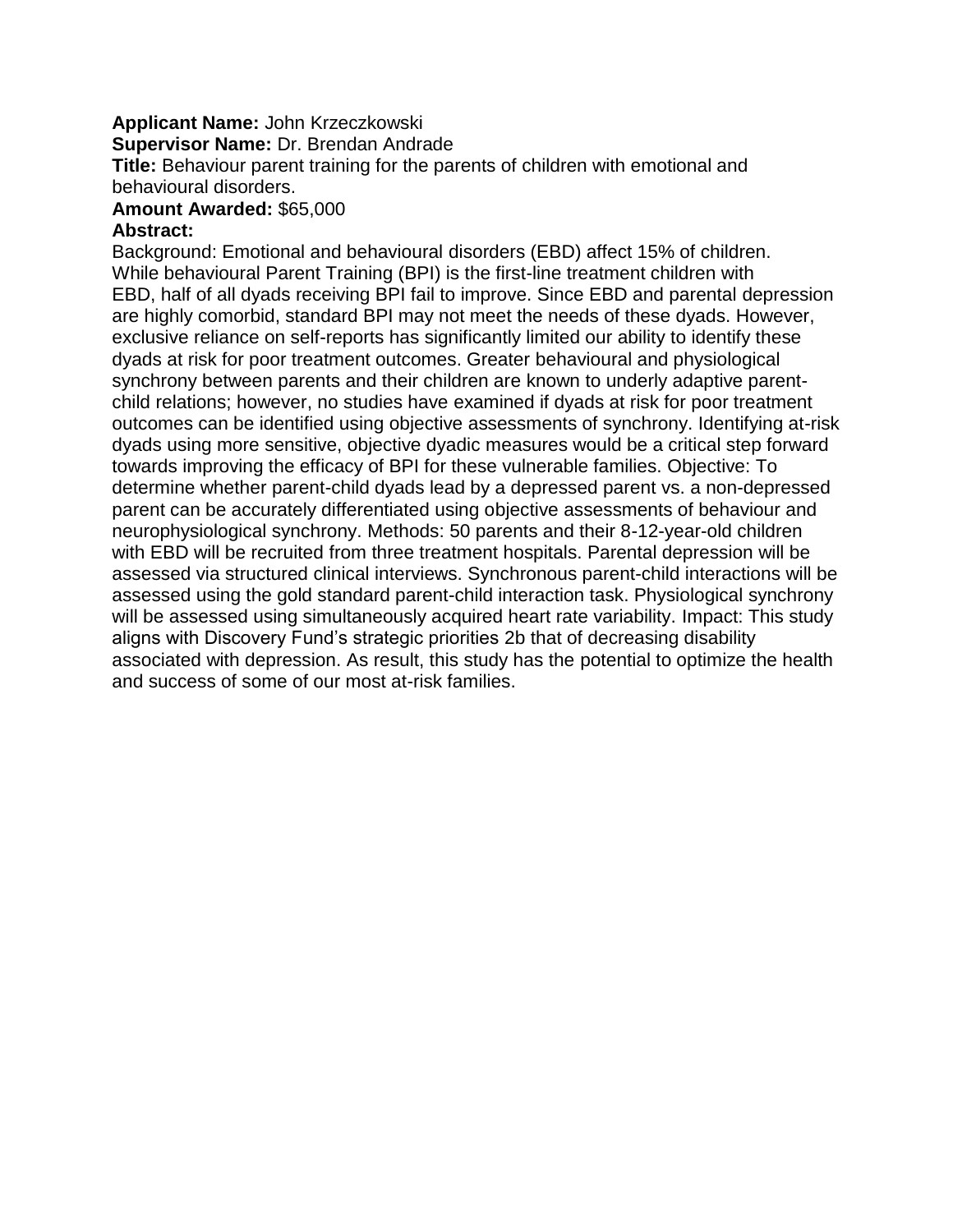# **Applicant Name:** Sandra Pereira

**Supervisor Name:** Dr. Margaret Hahn

**Title:** Antipsychotics: effects on brain nutrient sensing in relation to metabolic adverse effects

#### **Amount Awarded:** \$65,000 **Abstract:**

Antipsychotics used to treat schizophrenia greatly increase the risk of developing type 2 diabetes, and this can occur independently of changes in adiposity. This may occur through the central nervous system (CNS). Nutrient sensing (i.e. glucose, lipids) in the CNS, especially the hypothalamus, is critical in maintaining glucose homeostasis by suppressing glucose production in the liver. Our current objective is to determine if olanzapine (OLA), one of the most effective antipsychotics, impairs the central effects of nutrients on whole body glucose metabolism. We will investigate two nutrients: long chain fatty acids (LCFA) and lactate. Circulating levels of LCFA change throughout the fasting-feeding cycle and lactate is metabolized in the CNS from glucose as well as amino acids. Gold-standard, pancreatic-euglycemic clamps will be performed to assess glucose kinetics in response to a primed, continuous intracerebroventricular infusion of LCFA, lactate, or vehicle solutions. Sprague Dawley rats will be co-treated with an acute injection of OLA or vehicle solution. Alterations in nutrient sensing in the CNS are expected to impair glucose homeostasis, resulting in type 2 diabetes, increased cardiovascular morbidity, and possibly other nutrient-dependent functions such as cognition. Our study may contribute to the design of lifestyle, nutritional, and/or pharmaceutical interventions to minimize the metabolic impact of antipsychotics.